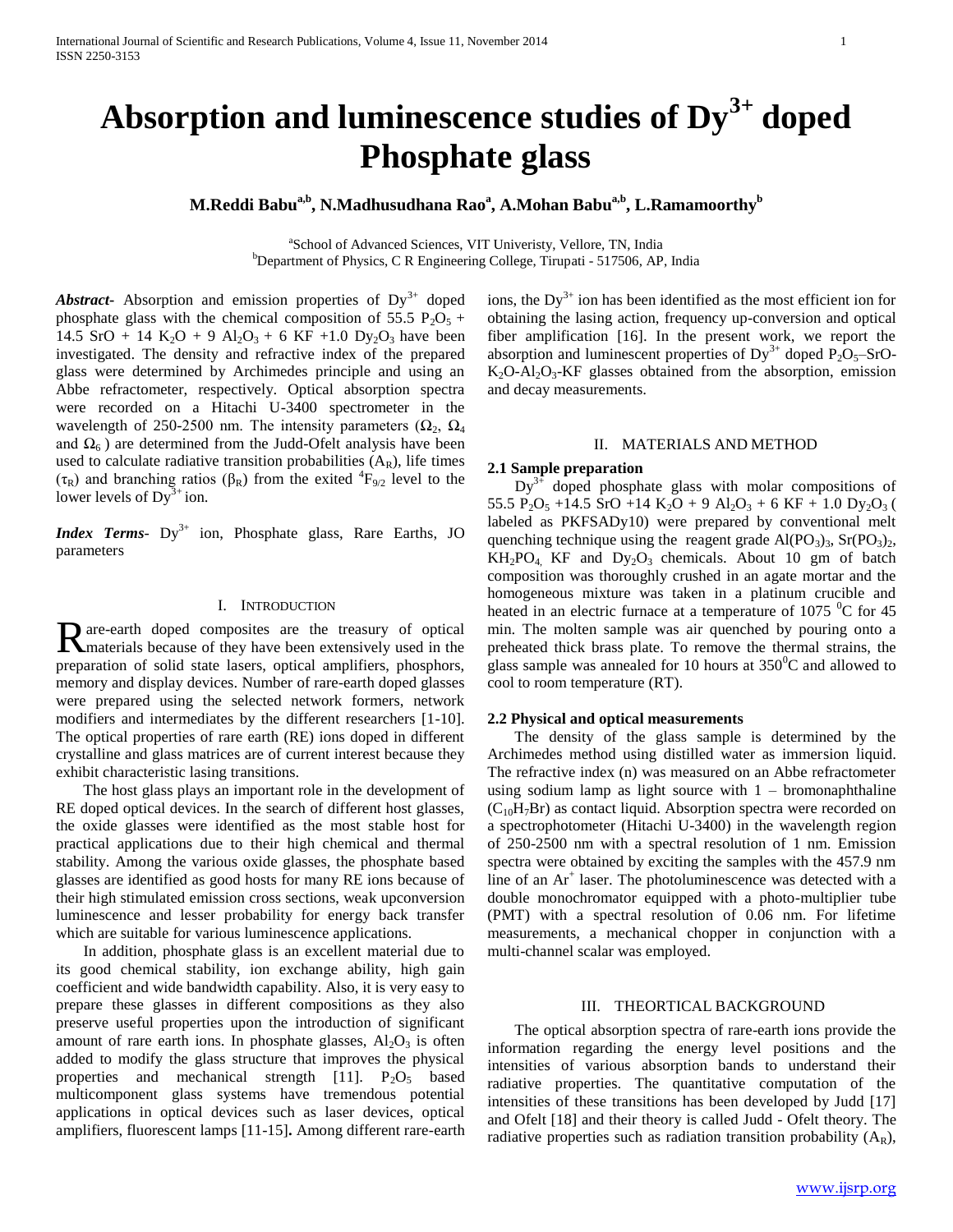total radiative transition probability  $(A_T)$ , radiative life time  $(\tau_R)$ , branching ratio  $(\beta_R)$  and stimulated emission cross-emission  $(\sigma(\lambda_P))$  have been calculated using the equations available in the literature [19-26].

#### IV. RESULTS AND DISCUSSION

## **4.1 Physical properties**

The prepared  $Dy^{3+}$  doped phosphate glass has been found to be optically transparent without any formation of bubbles and strains. Using the general chemical formulae, the density (d) and refractive index (n), rare-earth ion concentration (N) and optical path length (l) measured of the glass are presented in the Table 1.

## **4.2 Absorption spectra and energy level analysis**

The optical absorption spectra of  $Dy^{3+}$  doped phosphate glass recorded in the UV-VIS and NIR regions are shown in the Figs.1 (a) & (b) respectively, The absorption bands observed at 1685, 1276, 1095, 900, 801, 752, 473, 452, 425, 385, 377, 364 and 349 nm are assigned to different transitions from the  ${}^{6}H_{15/2}$ ground state to the  ${}^{6}\text{H}_{11/2}$ ,  ${}^{6}\text{F}_{11/2}$ ,  ${}^{6}\text{F}_{9/2}$ ,  ${}^{6}\text{F}_{7/2}$ ,  ${}^{6}\text{F}_{5/2}$ ,  ${}^{6}\text{F}_{3/2}$ ,  ${}^{4}\text{F}_{9/2}$ ,  ${}^{4}\text{I}_{15/2}$ ,  ${}^4\text{G}_{11/2}$ ,  ${}^4\text{N}_{13/2}$ ,  ${}^4\text{N}_{19/2}$ ,  ${}^4\text{P}_{3/2}$  and  ${}^6\text{P}_{7/2}$  excited states respectively. It is observed that the most intense transition  ${}^{6}H_{15/2} \rightarrow {}^{6}F_{11/2}$  is centered at around 1276 nm.

Table 2 presents the experimental  $(E_{exp})$  and calculated  $(E_{cal})$ free-ion energy level positions of PKFSADy10 glass along with other host glasses [27-29]. The energy level analysis has been carried out by a f-shell empirical program [30] and the best-fit set of free-ion parameters of have been determined by minimizing the difference between the observed and calculated energies by the standard least-square fit method using the initial free-ion values of  $Dy^{3+}$ : LaCl<sub>3</sub> [31]. Among various interactions that contribute to total free-ion Hamiltonian, the major contribution

occurs from the interelectronic  $(F^k)$  and the spin-orbit  $(\zeta)$ interactions which govern the  $^{2S+1}L_J$  level positions. The rest of the terms will only give corrections to the energy of these levels without removing their degeneracy. Hence, during the fitting process, out of 20 free-ion parameters, the only parameters that

were allowed to vary are  $F^{K}$  and  $\zeta$ . Four of the atomic parameters (M<sup>2</sup>, M<sup>4</sup>, P<sup>2</sup> and P<sup>6</sup>) were constrained according to M<sup>2</sup>  $= 0.56$  M<sup>0</sup>, M<sup>4</sup> = 0.38 M<sup>0</sup>, P<sup>4</sup> = 0.75 P<sup>2</sup>, P<sup>6</sup> = 0.50 P<sup>2</sup>. The values of T<sup>2</sup> = 301, T<sup>3</sup> = 12, T<sup>4</sup> = 14, T<sup>6</sup> = -299, T<sup>7</sup> = 386, T<sup>8</sup> = 350, M<sup>0</sup> = 2.50, and  $P^2 = 501$  were fixed in the parameterization. The best fit free-ion parameter values evaluated for PKFSADy10 glass are compared in Table 3. The hydrogenic ratios,  $F^2/F^4$  (~1.42) and  $F^2/F^6$  (~2.03), are more or less same in all the glass systems presented in Table 3, which indicate that the radial integral part of the f-orbitals of  $Dy^{3+}$  ions remains unchanged even though the glass compositions are changed. This could be due to the fact that the 4f shell of Dy<sup>3+</sup> ions is strongly shielded by the  $5s<sup>2</sup>$  and  $5p<sup>6</sup>$ 

$$
\sum_{\cdot} F^{K}
$$

orbitals and the total electrostatic effects *K* experienced by the  $Dy^{3+}$  ion glass is found to be greater than that of PKBAFDy10 [27] and PKBADy10 [28] and PKAZFDy10 [29] glasses.

 The nature of bonding properties in the host glass has been calculated from nephelauxetic ratio ( $\beta$ ) and the bonding parameter  $(\delta)$  is defined as [32,33],

$$
\delta = [(1 - \beta) / \beta] \times 100
$$

$$
\overline{\beta} = \frac{(\sum_{n} \beta)}{N}
$$

where *N*, here β is called nephelauxetic ratio =  $E_c/E_a$ ;  $E_c$  and  $E_a$  are the energies of the corresponding transitions in the complex and aquo-ions, respectively and N represents the number of levels that are used to compute the  $\beta$  values. Based on the local environment, the  $\delta$  value may be positive or negative which represents covalent or ionic bonding. Table 3 also presents

the values of  $\beta$  and  $\delta$  for PKFSADy10 glass along with other  $Dy^{3+}$  ion doped glass systems [27-29]. The experimental and theoretical oscillator strengths calculated from the JO theory for the  $Dy^{3+}$ doped PKFSADy10 glass are presented in Table 4. The evaluated J-O parameters are  $\Omega_2 = 6.21 \times 10^{-20} \text{ cm}^2$ ,  $\Omega_4 = 1.58 \times 10^{-20} \text{ cm}^2$ <sup>20</sup> cm<sup>2</sup> and  $\Omega_6 = 1.38 \times 10^{-20}$  cm<sup>2</sup>. Table 5 compares the JO parameters obtained in the present work with those obtained for the other glass systems. For PKFSADy10 glass, the magnitude of parameters follow the trend as  $\Omega_2 > \Omega_4 > \Omega_6$ . In general, the JO parameters provide information on the nature of bonding between RE ion and surrounding ligands as well as the symmetry of the environment around the Ln ions.

 The JO parameters determined from the absorption spectra have been used to predict radiative properties such as, radiative transition probabilities( $A_R$ ), lifetimes( $\tau_R$ ), branching ratios( $\beta_R$ ) and peak stimulated emission cross-sections ( $\sigma_R$ ) of Dy<sup>3+</sup> ions in the titled glass for fluorescent levels for the emission  ${}^{4}F_{9/2}$   $\rightarrow$  ${}^{6}H_{J (J=11/2,13/2,15/2)}$  transitions are presented in Table 6.

#### **4.3 Luminescence and decay time measurements**

 Fig. 2 shows the emission spectra of PKFSADy10 glass which consists of three bands at 663 nm, 574 nm and 480 nm corresponding to the  $F_{9/2} \rightarrow {}^{6}H_{11/2}$ ,  ${}^{4}F_{9/2} \rightarrow {}^{6}H_{13/2}$  and  ${}^{4}F_{9/2} \rightarrow {}^{6}H_{15/2}$  transitions, respectively. From the emission spectra the peak positions ( $\lambda_p$ ), effective linewidths ( $\Delta_{eff}$ ) and branching ratios ( $\beta_R$ ) have been determined and are given in Table 6 along with  $\beta_R$  values predicted from the JO theory. The luminescence decay from the  ${}^{4}F_{9/2}$  level of  $Dy^{3+}$  ions measured with an excitation of 457.9 nm is shown in Fig. 3. The lifetime of the  ${}^{4}F_{9/2}$  level has been obtained by taking the first e-folding time.

#### **4.4 Radiative properties**

The luminescence quantum efficiency  $(\eta)$  is defined as the ratio of the number of photons emitted to the number of photons absorbed. For lanthanide ion systems it is equal to the ratio of the experimental lifetime ( $\tau_{\text{exp}}$ ) to the predicted radiative lifetime  $(\tau_R)$  of the excited level as given by

$$
\eta = \frac{\tau_{\text{exp}}}{\tau_R}
$$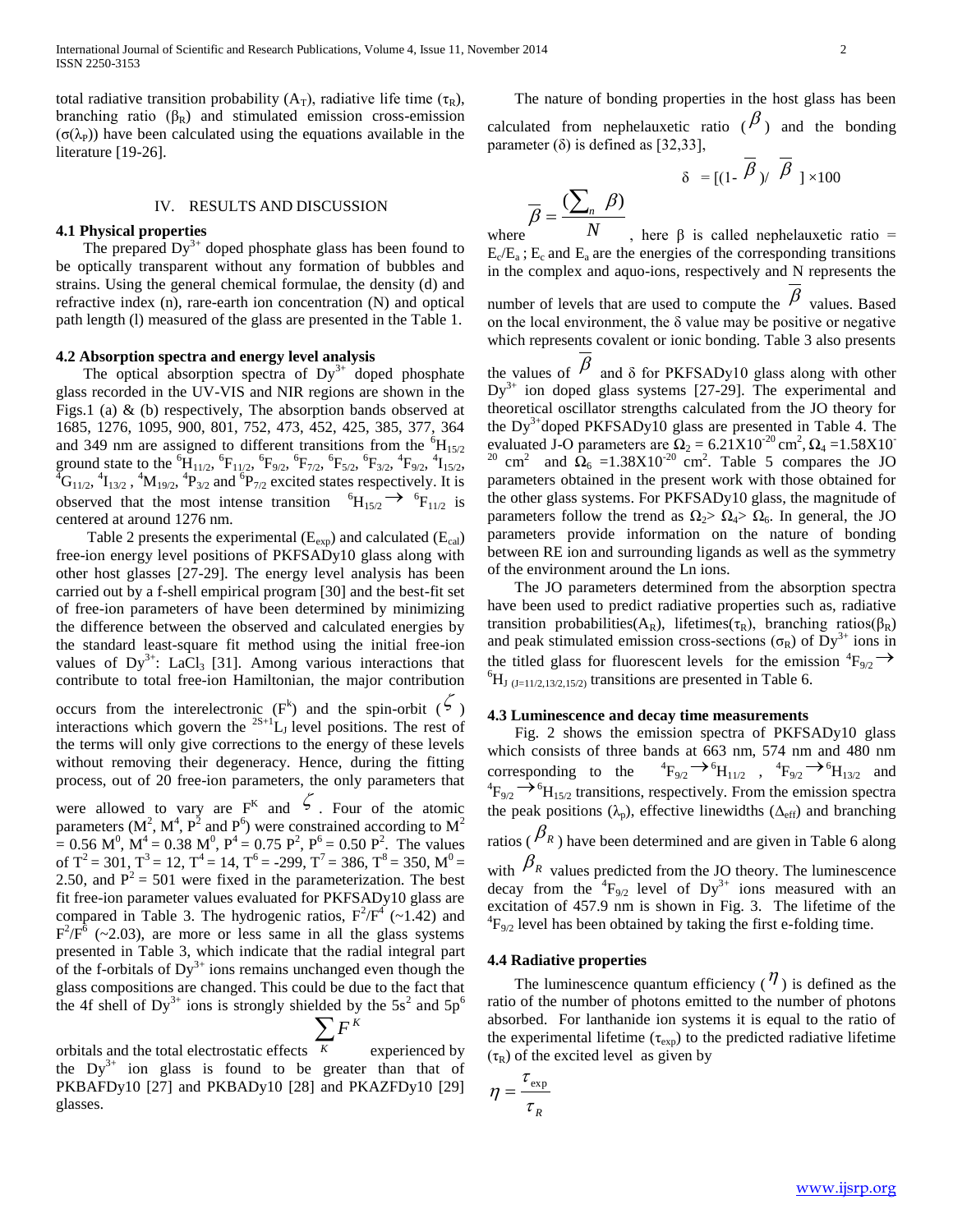The quantum efficiency ( $\eta$ ) of the  ${}^4F_{9/2}$  fluorescent level has been found to be 65% and the non-radiative decay rate  $(W_{nr})$  for the  ${}^{4}F_{9/2}$  level is given by,

$$
W_{nr} = \frac{1}{\tau_{\exp}} - (A_R)_{JO}
$$

where  $(A_R)_{J_O}$  is the total radiative transition probability determined through JO analysis. The W<sub>nr</sub> for  ${}^{4}F_{9/2}$  level of Dy<sup>3+</sup> ions is found to be  $457 \text{ s}^{-1}$ . In this work, the experimental value of branching ratio ( $\beta_{exp}$ ) for  ${}^4F_{9/2} \rightarrow {}^6H_{13/2}$  transition is found to be maximum and is in good agreement with the predicted value  $(\beta_{exp}).$ 

## V. CONCLUSIONS

The electronic structure of  $Dy^{3+}$  ions in phosphate glasses has been deduced from absorption spectra by means of a free-ion Hamiltonian model. The intensities of absorption bands of  $Dy^{3+}$ ions in phosphate have also been analyzed with the help of Judd-Ofelt theory. A fairly good agreement between the radiative properties calculated on the basis of the JO theory and experimental values has been noticed. The decay curve of the  ${}^{4}F_{9/2}$  level of Dy<sup>3+</sup> in the phosphates glass has been found to be non-exponential.

#### VI. ACKNOWLEDGEMENTS

 One of the Authors Dr.A.Mohan Babu would like to thank the DAE-BRNS, Mumbai for sanctioning the Major Research Project No. 2012/34/72/BRNS and DST-SERB, New Delhi, Sanction Letter. No. SR/FTP/PS-109/2012 for providing the financial support to carry out the present research work.

M. Reddi Babu is also thankful to DAE-BRNS for the financial support through project fellow in the above project.

#### **REFERENCES**

- [1] M. Jayasimhadri, E.-J. Cho, K.-W. Jang, H.S. Lee, S.I. Kim, J.Phys. D: Appl. Phys. 41 (2010) 175101.
- [2] R. Praveena, V. Venkatramu, P. Babu, C.K. Jayasankar, Th. Tröster, W. Sievers, G. Wortmann, J. Phys. Condens. Matter 21 (2009) 035108.
- [3] B. Padlyak, W. Ryba-Romanowski, R. Lisieck, V. Adamiv, Y. Buraki, I. Teslyuk, A.Banaszak-Piechowska,Opt. Appl. XL (2) (2010) 427- 438.
- [4] A. Jha, S. Shen, L. Huang, B. Richards, J. Lousteau, J. Mater. Sci: Mater.Electron.18 (2007) S315 - S320.
- [5] Y.K. Sharma, S.S.L. Surana, R.K. Singh, J. Rare Earths 27 (2009) 773 780.
- [6] A.A. Bahgat, I. Shaltout, A.M. Abu-Elzam, J. Non-Cryst. Solids 150 (1992) 179 - 184.
- [7] S. Tanabe, K. Hirao, N. Soga, J. Non-Cryst. Solids 122 (1990) 79 82.
- [8] H. Nii, K. Ozaki, M. Herren, M. Morita, J. Lumin. 76 (1998) 116 119.
- [9] A. Mori, Y. Ohishi, S. Sudo, Electron. Lett. 33 (1997) 863 864.
- [10] J.S. Wang, E.M. Vogel, E. Snitzer, Tellurite glass: a new candidate for fiber devices, Opt. Mater. 3 (1994) 187 - 203.
- [11] S.Jiang,T.Lu0,M.Myers,J.Myers,J.Lucas,N.Peyghambarium,Proc.SPIE 3280 (1998) 2.
- [12] J.H.Campbell,T.I.Suratwala, J.Non-Crystalline Solids 263 (2002) 318 341.
- [13] D.K. Sardar, J.B. Gruber, B. Zandi, J.A. Hutchinson, C.W. Trussell, J. Appl.
- Phys. 93 (2003) 2041. [14] V. Simon, D. Muresan, A.F. Takaes, M. Neumann, S. Simon, Solid State Ion. 178 (2007) 221- 225.
- [15] S. Surendra Babu, P. Babu, C.K. Jayasankar, W. Sievers, Th. Tröster, G.Wortmann, J.Lumin. 126 (2007) 109 -120 .
- [16] D. W. Hewak, B. N. Samson, J. A. Mederios Neto, R. I. Laming, and D. N. 0Payne, Electron. Lett.30, (1994) 986.
- [17] B.R. Judd, Phys. Rev. 127 (1962) 750 761.
- [18] G.S. Ofelt, J. Chem. Phys. 37 (1962) 511-520.
- [19] C. Gorller-Walrand, K. Binnemans, Spectral Intensities of f–f Transitions, in:K.A. Gschneidner Jr., L. Eyring (Eds.), Handbook on the Physics and Chemistry of Rare Earths, vol. 25, North-Holland, Amsterdam, 1998.
- [20] W.T. Carnall, P.R. Fields, K. Rajnak, J. Chem. Phys. 49 (1968) 4424 4442.
- [21] R. Cases, M.A. Chamarro, R. Alcala, V.D. Rodriguez, J. Lumin. 48/49 (1991) 509 -.514
- [22] J.L. Adam, A.D. Docq, J. Lucas, J. Solid State Chem. 75 (1988) 403 412.
- [23] V.M. Orera, P.J. Alonso, R. Cases, R. Alcala, Phys. Chem. Glasses 29 (1988) 59- 62.
- [24] M.B. Saisudha, J. Ramakrishna, Phys. Rev. B 53 (1995) 10 15.
- [25] C.K. Jayasankar, V. Venkatramu, S. Surendra Babu, P. Babu, J. Alloys Compd. 374 (2004) 22 - 26.
- [26] C.K. Jayasankar, E. Rukmini, Phys. B 240 (1997) 273 288.
- [27] R.Praveena, R.Vijaya, C.K. Jayasankar, Specrochimica Acta Part A 70 (2008) 577 -586.
- [28] S. Surendra Babu, P. Babu, C.K. Jayasankar, Th. Tröster, W. Sievers, G.Wortmann, Optical materials 31 (2009) 624 - 631.
- [29] V.B Sreedhar, D.Ramachari, C.K.Jayasankar, Physica B 408 (2013) 158 163.
- [30] M.F Reid, University Canterbury, New Zealand (Private Information)
- [31] C.K.Jayasankar, F.S.Richardson, M.F.Reid, J.Less Common Met. 148 (1989) 289 - 296.
- [32] S.P. Sinha, Complexes of Rare Earths, Pergamum Press, Oxford, (1966).
- [33] C.K Jorgensen, Orbitals in Atoms and Molecules, Academic Press, London, 1962.

#### AUTHORS

**First Author –** M. Reddi Babu, School of Advanced Sciences, VIT University,Vellore, Tamilnadu, India. Email Id: [reddibab@gmail.com](mailto:reddibab@gmail.com)

**Second Author** – Dr. N.Madhusudhana Rao, School of Advanced Sciences, VIT University, Vellore, Tamilnadu. Email Id: [nmrao@gmail.com](mailto:nmrao@gmail.com)

**Third Author –** Dr. A.Mohan Babu, Dept. of Physics, C R Engineering College, Tirupati, Chittoor Dt. India E mail Id[: mohanphy57@gmail.com](mailto:mohanphy57@gmail.com)

**Fourth Author –** Prof. L.Ramamoorthy Dept. of Physics, C R Engineering College, Tirupati, Chittoor Dt. India. E mail Id[: lrmphysics@yahoo.co.in](mailto:lrmphysics@yahoo.co.in)

**\*Correspondence Author** – Dr. A.Mohan Babu, Dept. of Physics, C R Engineering College, Tirupati, Chittoor Dt. India E mail Id[: mohanphy57@gmail.com](mailto:mohanphy57@gmail.com)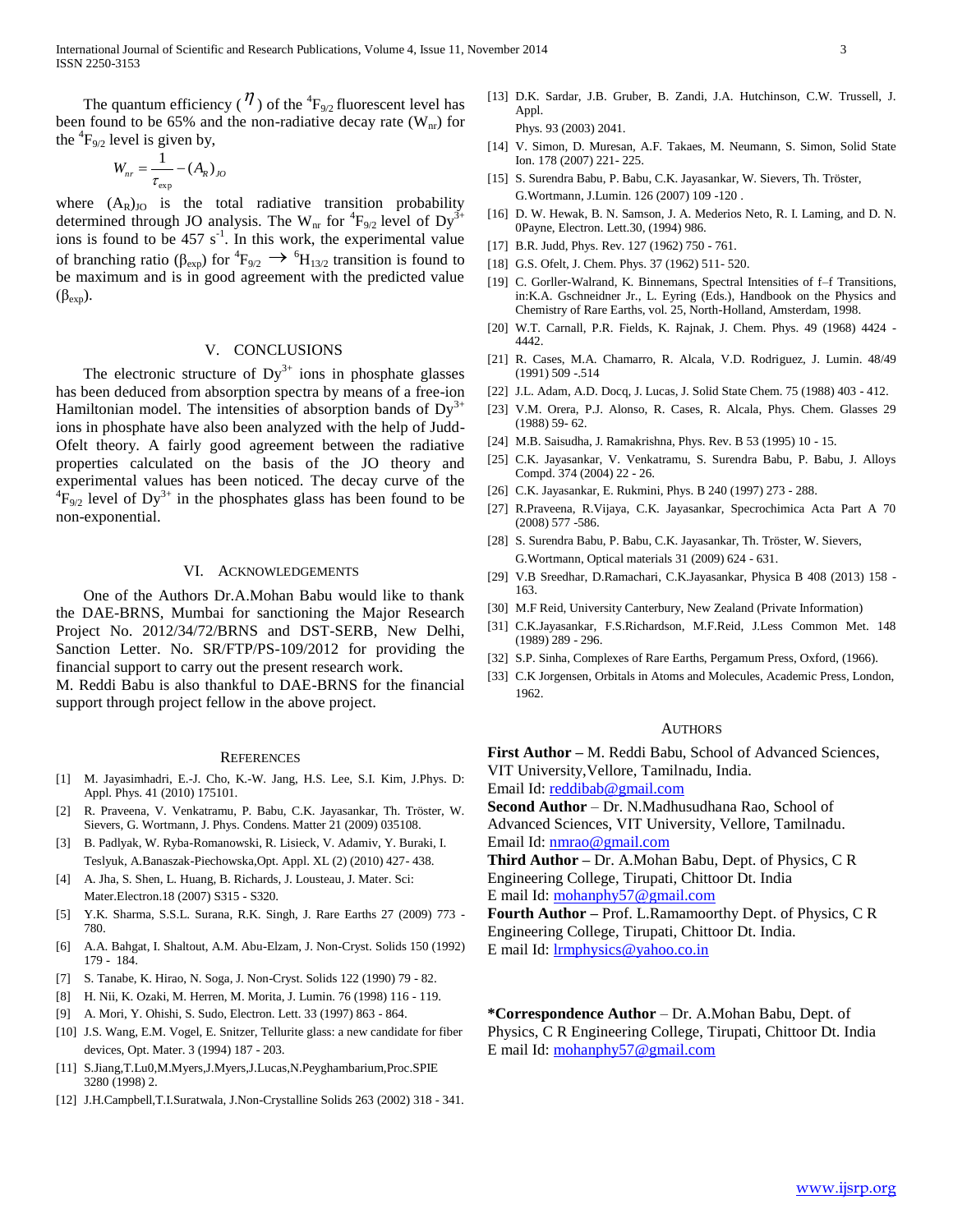

**Fig. 1 Optical absorption spectra of PKFSADy10 glass in (a) UV-VIS and (b) NIR regions**



**Fig. 2 Emission spectrum of PKFSADy10 glass**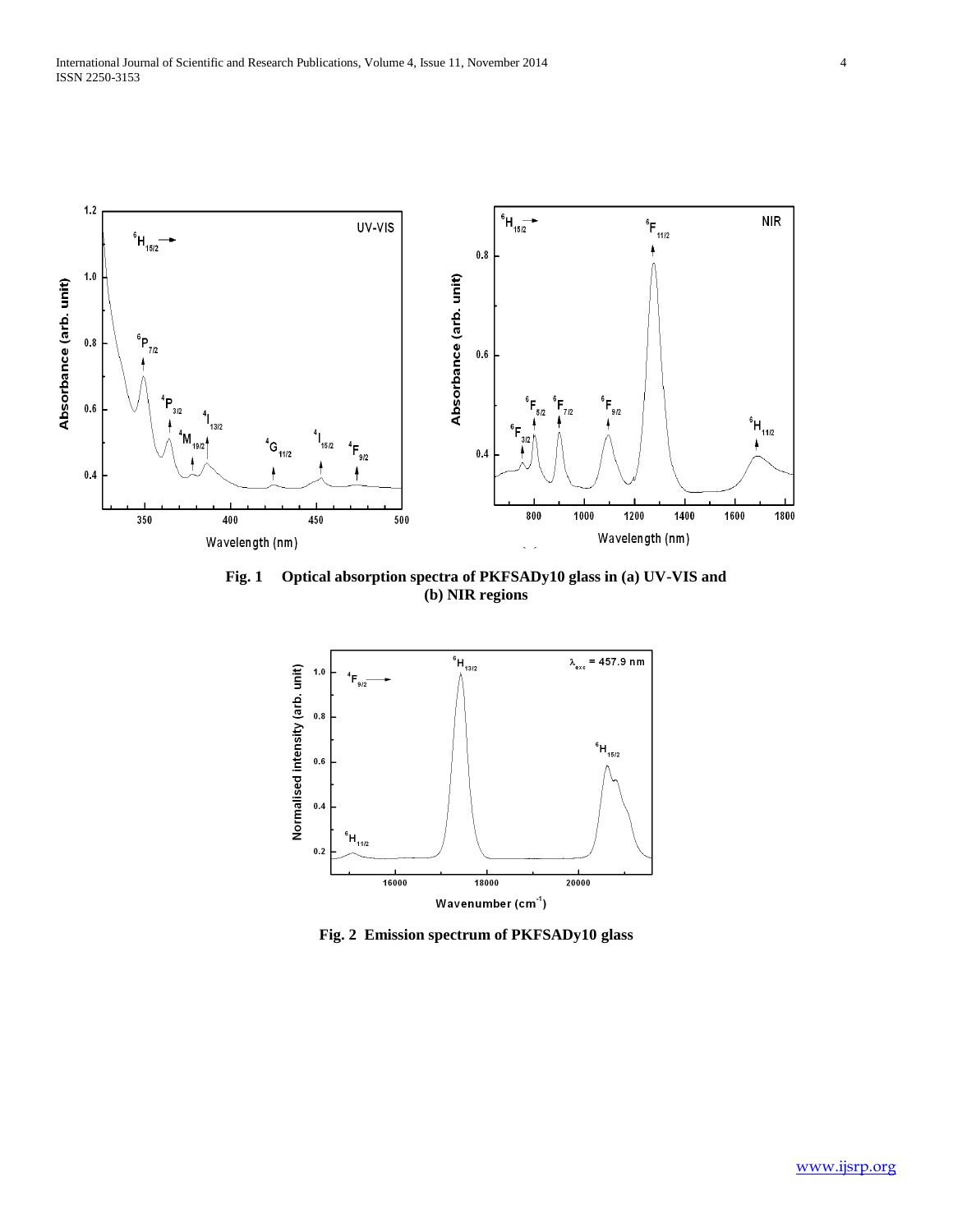

**Fig. 3 Decay profile for <sup>4</sup>F9/2 level of PKFSADy10 glass.**

**Table 1 Physical properties of 1.0 mol % Dy3+ -doped PKFSADy10 glass.**

| <b>Properties</b>                                 | PKFSADy10 |
|---------------------------------------------------|-----------|
| Refractive index, $n$                             | 1.532     |
| Density, $d$ (g cm)                               | 2.795     |
| Concentration, $C (10^{20} \text{ ions cm}^{-3})$ | 2.622     |
| Optical path length 1 (cm)                        | 0.312     |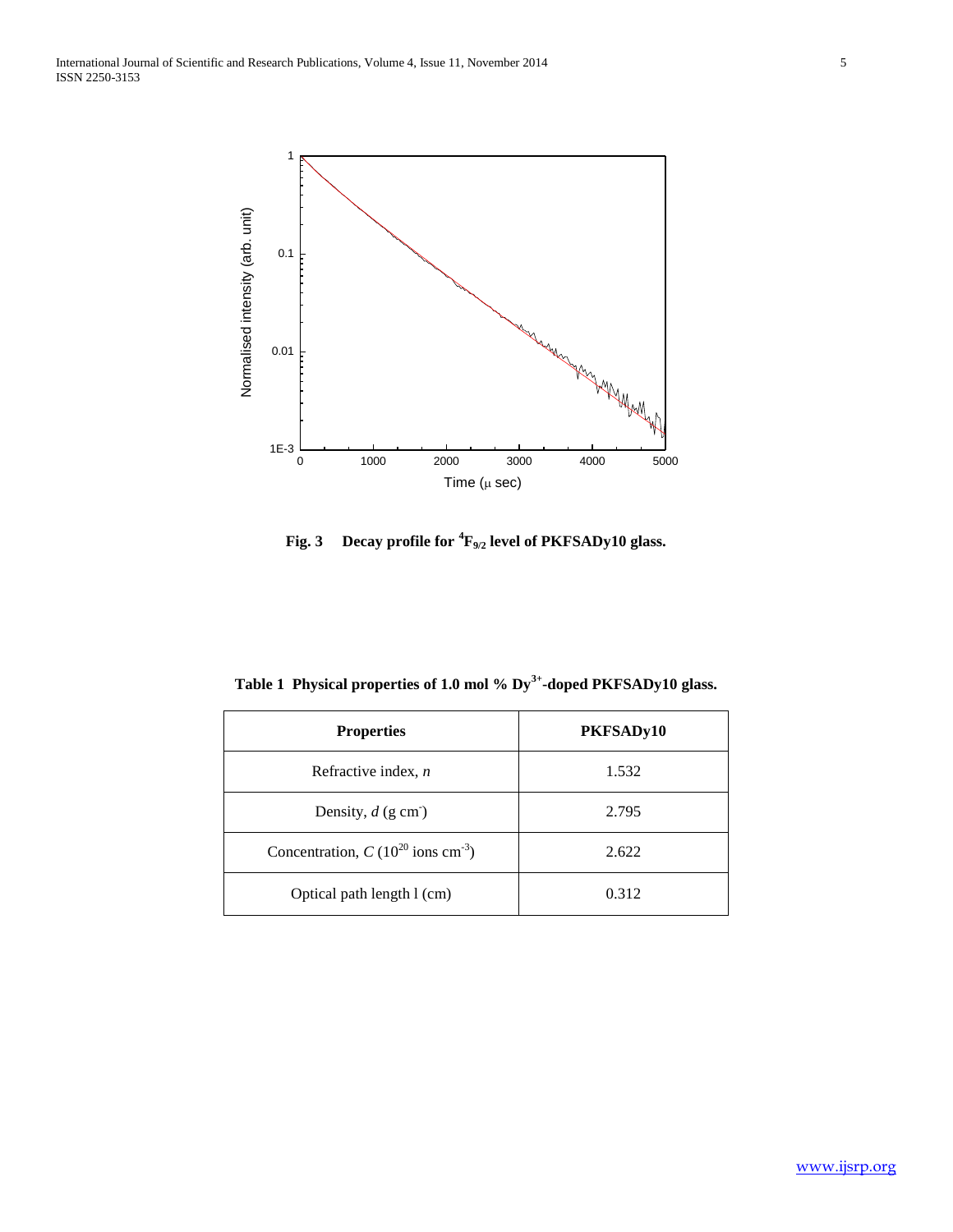|                                     | PKFSADy10                |           | <b>PKBAFDy10 [27]</b>                         |           | <b>PKBADy10 [28]</b> |           | <b>PKAZDy10 [29]</b>                          |                                               |
|-------------------------------------|--------------------------|-----------|-----------------------------------------------|-----------|----------------------|-----------|-----------------------------------------------|-----------------------------------------------|
| [Present work]<br><b>Transition</b> |                          |           |                                               |           |                      |           |                                               |                                               |
|                                     | $E_{exp}$                | $E_{cal}$ | $E_{exp}$                                     | $E_{cal}$ | $E_{exp}$            | $E_{cal}$ | $E_{exp}$                                     | $E_{cal}$                                     |
| $^{6}\mathrm{H}_{15/2}$             | $\boldsymbol{0}$         | 42        | $\boldsymbol{0}$                              | 43        | $\boldsymbol{0}$     | $-3$      | $\boldsymbol{0}$                              | 12                                            |
| $^{6}\mathrm{H}_{13/2}$             | --                       | 3560      | 3665                                          | 3544      | --                   | 3556      | $-$                                           | --                                            |
| $^{6}\!H_{11/2}$                    | 5932                     | 5934      | 5935                                          | 5896      | 5931                 | 5928      | 5995                                          | 5975                                          |
| $^6\!F_{11/2}$                      |                          | 7755      | 7836                                          | 7799      | --                   | 7722      | 7874                                          | 7884                                          |
| $^{6}\mathrm{H}_{9/2}$              | 7834                     | 7835      | 7826                                          | 7769      | 7819                 | 7831      | $\overline{\phantom{a}}$                      |                                               |
| $^6\mathrm{F}_{9/2}$                | 9130                     | 9004      | 9120                                          | 9116      | 9124                 | 9050      | 9132                                          | 9109                                          |
| $^{6} \mathrm{H}_{7/2}$             | --                       | 9289      |                                               | 9204      | --                   | 9285      | $-$                                           | --                                            |
| $^{6}\mathrm{H}_{5/2}$              | $\overline{a}$           | 10366     | $\overline{a}$                                | 10268     | --                   | 10362     | $\mathord{\hspace{1pt}\text{--}\hspace{1pt}}$ | $\mathord{\hspace{1pt}\text{--}\hspace{1pt}}$ |
| $^6\rm{F}_{7/2}$                    | 11106                    | 11068     | 11104                                         | 11067     | 11038                | 11036     | 11,186                                        | 11,104                                        |
| $^6\rm{F}_{5/2}$                    | 12490                    | 12514     | 12419                                         | 12494     | 12407                | 12482     | 12,500                                        | 12,556                                        |
| $^6\!F_{3/2}$                       | 13281                    | 13318     | 13291                                         | 13294     | 13280                | 13284     | 13,351                                        | 13,361                                        |
| $^6\!F_{1/2}$                       | $-$                      | 13884     | $-$                                           | 13851     | --                   | 13851     | $\overline{\phantom{a}}$                      | $\mathord{\hspace{1pt}\text{--}\hspace{1pt}}$ |
| ${}^{4}F(3)_{9/2}$                  | 21134                    | 21173     | 21128                                         | 21122     | 21142                | 21128     | 21,142                                        | 21,176                                        |
| $\binom{4}{3}_{15/2}$               | 22095                    | 22162     | 22198                                         | 22189     | 22075                | 22157     | 22,075                                        | 22,125                                        |
| ${}^4G(4)_{11/2}$                   | 23513                    | 23545     | 23507                                         | 23515     | 23474                | 23500     | 23,529                                        | 23,512                                        |
| $^4$ M $_{\rm 21/2}$                |                          | 25204     |                                               | 25244     | --                   | 25268     | $\overline{a}$                                | --                                            |
| ${}^{4}K(1)_{17/2}$                 |                          | 25831     | 25880                                         | 25890     | --                   | 25826     | 25,907                                        | 25,897                                        |
| ${}^{4}I(3)_{13/2}$                 | $\overline{\phantom{a}}$ | 25867     | $-$                                           | 25833     | --                   | 25854     | $\sim$ $\sim$                                 | $-$                                           |
| ${}^{4}F(3)_{7/2}$                  | 25918                    | 25882     |                                               | 25790     | 25907                | 25859     | $-$                                           | --                                            |
| $^4\!M_{19/2}$                      | 26477                    | 26376     | 26448                                         | 26443     | 26455                | 26426     | 26,385                                        | 26,348                                        |
| ${}^{4}P(2)_{3/2}$                  | 27468                    | 27437     | 27465                                         | 27465     | --                   | 27330     | 27,473                                        | 27,431                                        |
| ${}^{6}P_{5/2}$                     | --                       | 27580     | $-$                                           | 27640     | 27473                | 27439     | $\mathord{\hspace{1pt}\text{--}\hspace{1pt}}$ | --                                            |
| ${}^{4}I(3)_{11/2}$                 | --                       | 28112     | $\mathord{\hspace{1pt}\text{--}\hspace{1pt}}$ |           | $- -$                | 28098     | $\sim$                                        | $--$                                          |
| $^6\!P_{7/2}$                       | 28634                    | 28677     | $- -$                                         | $- -$     | --                   | 28551     | 28,653                                        | 28,689                                        |
| $^4\rm M_{15/2}$                    | --                       | 28700     | --                                            | --        | --                   | 28738     | $- \, -$                                      | $-$                                           |

**Table 2 Comparison of experimental (Eexp) and calculated (Ecal) energies (cm-1 ) of PKFSADy10 glass along with different glasses.**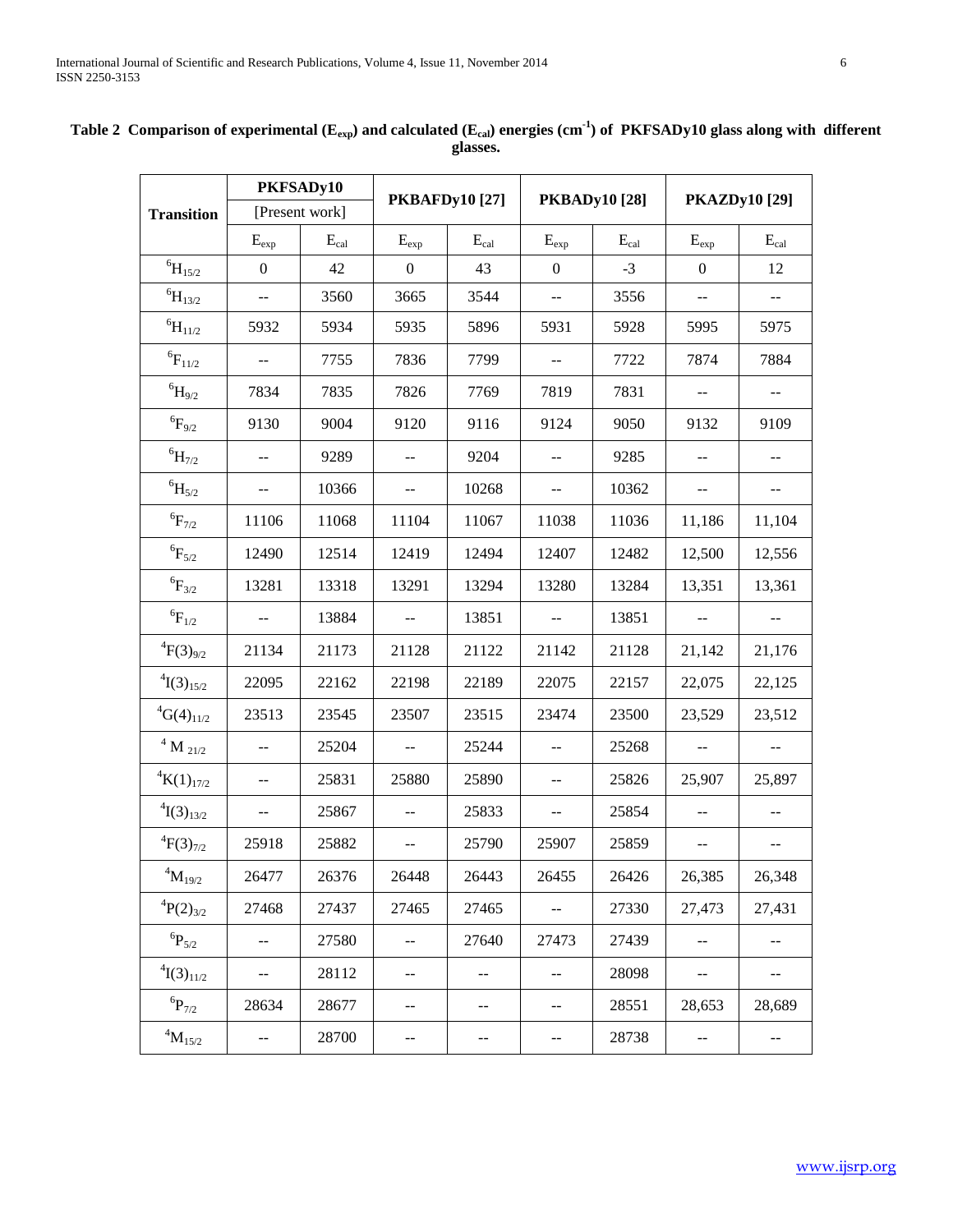| $\sum F^{K}$                                                                                          |  |
|-------------------------------------------------------------------------------------------------------|--|
| Table 3 The best fit free ion parameters (in cm <sup>-1</sup> ), net electrostatic field $(K \t s)$ , |  |
|                                                                                                       |  |

| hydrogeneic ratios ( $F^2/F^4 \& F^2/F^6$ ), the average nephelauxetic ratio ( $P$ ) and |  |
|------------------------------------------------------------------------------------------|--|
| bonding parameter ( $\delta$ ) of Dy <sup>3+</sup> complexes.                            |  |

| <b>Parameters</b>  | PKFSADy10<br>[Present work] | <b>PKBAFDy10[27]</b> | <b>PKBADy10[28]</b> | <b>PKAZFDy10[29]</b> |  |
|--------------------|-----------------------------|----------------------|---------------------|----------------------|--|
| $E_{AVG}$          | 56545                       | 56537                | 56456               | 56,498               |  |
| $F^2$              | 94009                       | 94252                | 93490               | 93,743               |  |
| $\mbox{F}^4$       | 66257                       | 64954                | 66878               | 66,398               |  |
| F <sup>6</sup>     | 46257                       | 45786                | 45799               | 45,992               |  |
| $\zeta$            | 1969                        | 1942.5               | 1969                | 1977                 |  |
| $\sum_{K} F^{K}$   | 206523                      | 204992               | 206167              | 206,133              |  |
| $F^2/F^4$          | 1.42                        | 1.45                 | 1.40                | 1.41                 |  |
| $F^2/F^6$          | 2.03                        | 2.06                 | 2.01                | 2.03                 |  |
| $\overline{\beta}$ | 1.0058                      | 1.0042               | 1.0043              | 1.0031               |  |
| $\delta$           | $-0.5767$                   | $-0.416$             | $-0.424$            | $-0.309$             |  |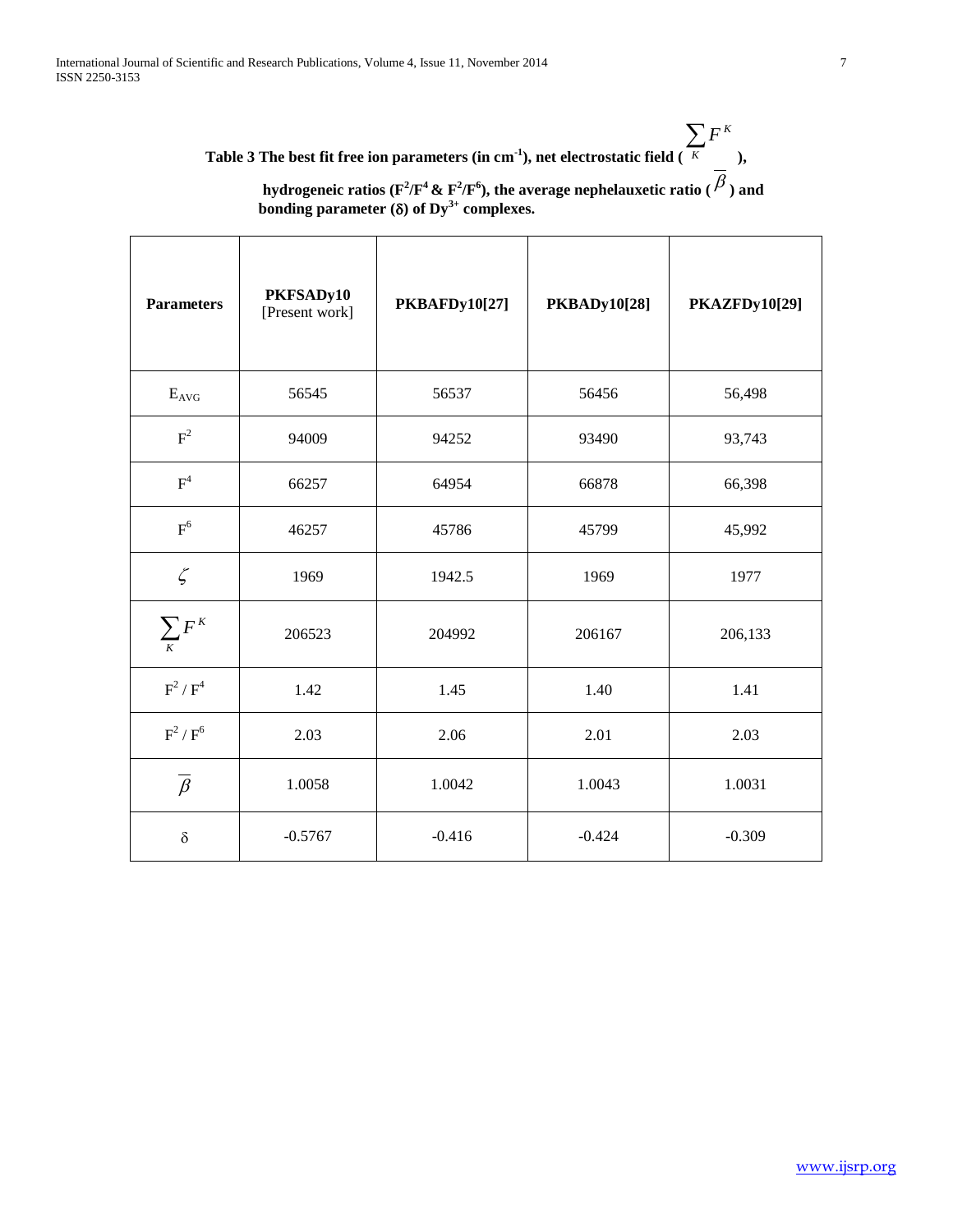| <b>Transition</b>       | $f_{exp}$ | $\mathbf{f}_{\text{cal}}$ |
|-------------------------|-----------|---------------------------|
| $^{6}\mathrm{H}_{11/2}$ | 1.44      | 1.69                      |
| $^6\rm{F}_{11/2}$       | 10.8      | 10.77                     |
| $^6\mathrm{F}_{9/2}$    | 3.3       | 3.22                      |
| $^6\mathrm{F}_{7/2}$    | 2.18      | 2.48                      |
| $^6\rm{F}_{5/2}$        | 2.1       | $1.1\,$                   |
| ${}^{6}F_{3/2}$         | 0.3       | 0.2                       |
| $^4\mathrm{F}_{9/2}$    | 0.11      | 0.19                      |
| $^4\mathrm{I}_{15/2}$   | 0.68      | 0.57                      |
| $^4{\rm G}_{11/2}$      | 0.11      | 0.11                      |
| $^4\rm M_{19/2}$        | 2.89      | 0.79                      |

**Table 4** Experimental ( $f_{exp}$ ) and calculated ( $f_{cal}$ ) oscillator strengths (x10<sup>-6</sup>) of  **PKFSADy10 glass.**